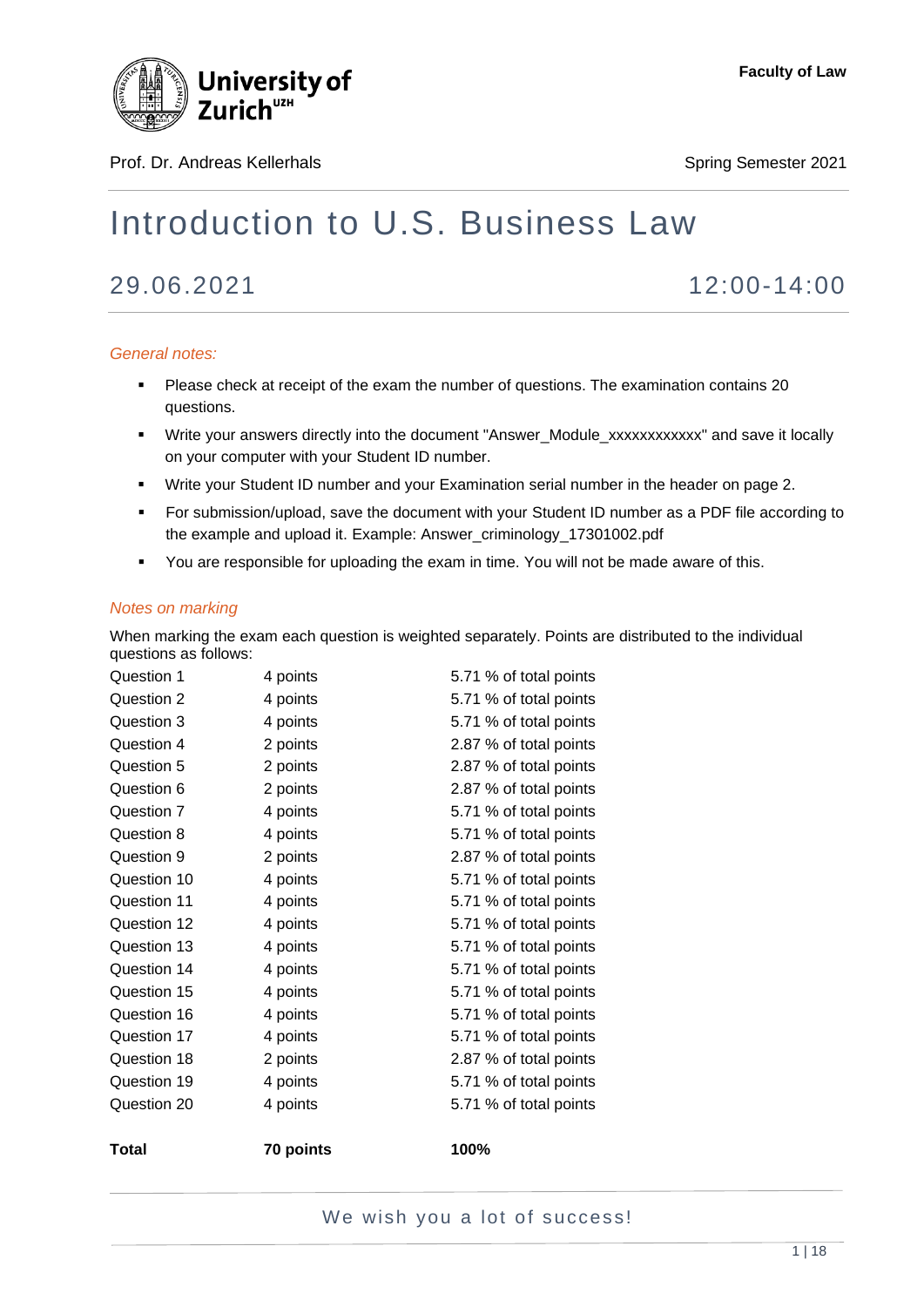#### Question 1 - Punitive damage (4 points)

1. What is "punitive damage"? 2. Who gets the additional money? 3. Based on what can courts grant triple damage? 4. Give one area of law where triple damage is granted from time to time.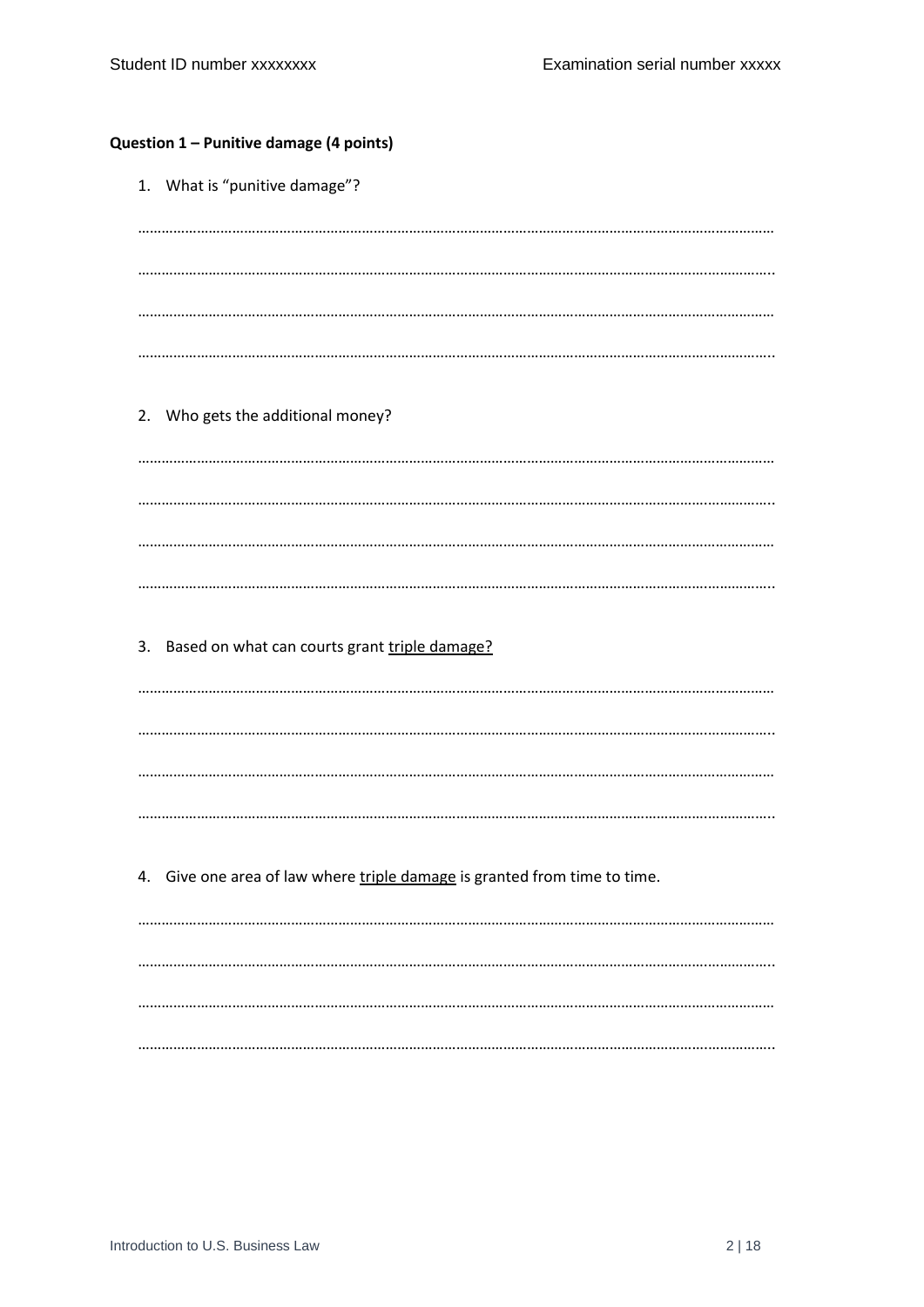#### **Question 2 – Checks and balances (4 points)**

The US Constitution is based on the so-called "checks and balances"-system. Please write down:

1. Which are the branches of US Federal Governments in between that system works.

| 2. | Does this system today really work (give reasons)?                                                      |
|----|---------------------------------------------------------------------------------------------------------|
|    |                                                                                                         |
|    |                                                                                                         |
|    |                                                                                                         |
|    |                                                                                                         |
|    |                                                                                                         |
| 3. | Are in your opinion all involved branches of the Federal Government equally powerful<br>(give reasons)? |
|    |                                                                                                         |
|    |                                                                                                         |
|    |                                                                                                         |
|    |                                                                                                         |
|    |                                                                                                         |
|    | 4. Which is the decision by which the Supreme Court introduced Constitutional review?                   |
|    |                                                                                                         |
|    |                                                                                                         |
|    |                                                                                                         |
|    |                                                                                                         |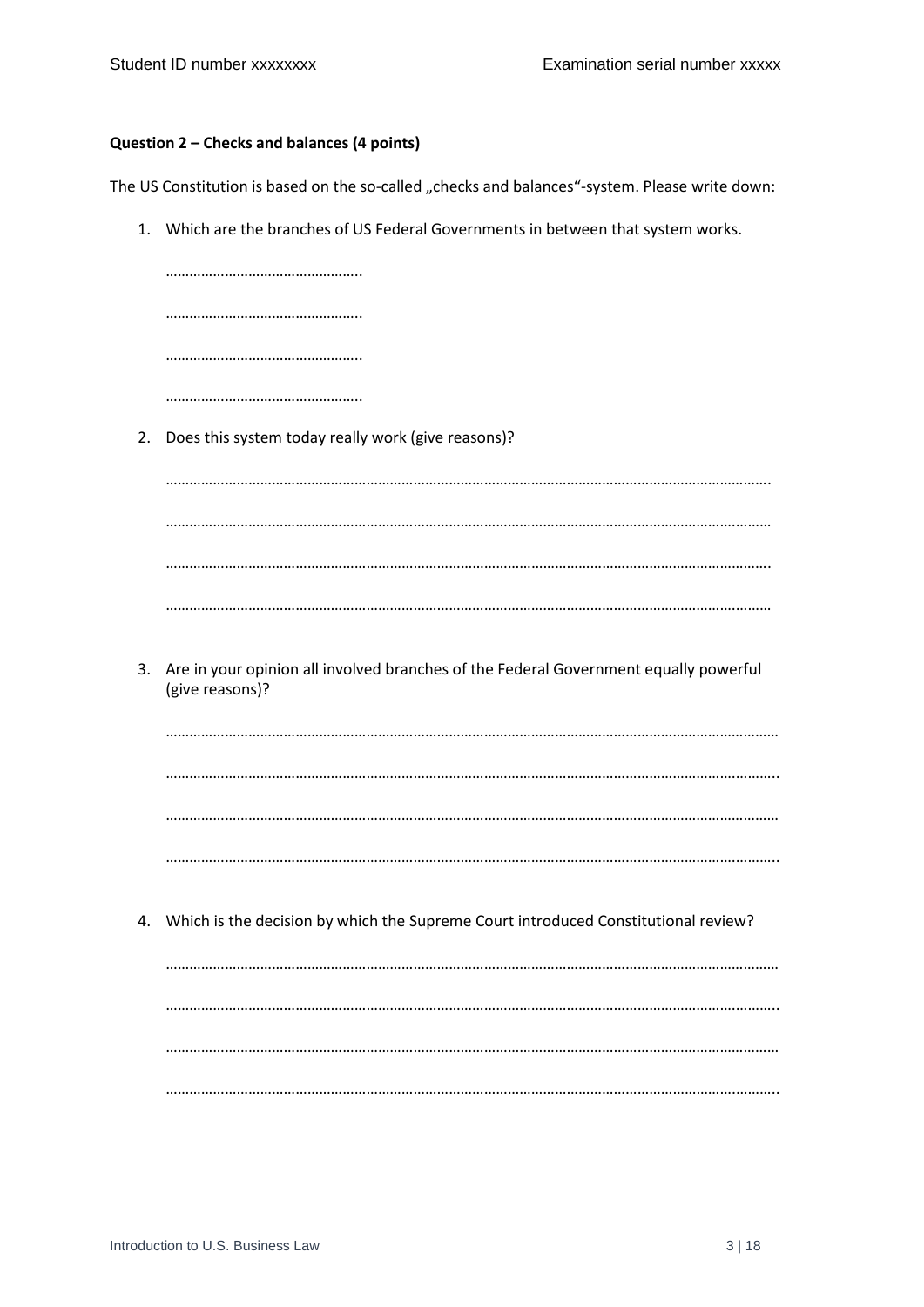# Question 3 - US Constitution (4 points)

|    | 1. Does the US Constitution know fundamental rights and if so, where?           |
|----|---------------------------------------------------------------------------------|
|    |                                                                                 |
|    |                                                                                 |
|    |                                                                                 |
|    |                                                                                 |
|    |                                                                                 |
|    |                                                                                 |
|    |                                                                                 |
|    |                                                                                 |
|    |                                                                                 |
|    | 2. What does it take to "change" the US Constitution?                           |
|    |                                                                                 |
|    |                                                                                 |
|    |                                                                                 |
|    |                                                                                 |
|    |                                                                                 |
|    |                                                                                 |
|    |                                                                                 |
|    |                                                                                 |
|    |                                                                                 |
| 3. | According to the US Constitution, which are the most important powers of the US |
|    | President?                                                                      |
|    |                                                                                 |
|    |                                                                                 |
|    |                                                                                 |
|    |                                                                                 |
|    |                                                                                 |
|    |                                                                                 |
|    |                                                                                 |
|    |                                                                                 |
|    |                                                                                 |
|    | 4. What is the "interstate commerce clause"?                                    |
|    |                                                                                 |
|    |                                                                                 |
|    |                                                                                 |
|    |                                                                                 |
|    |                                                                                 |
|    |                                                                                 |
|    |                                                                                 |
|    |                                                                                 |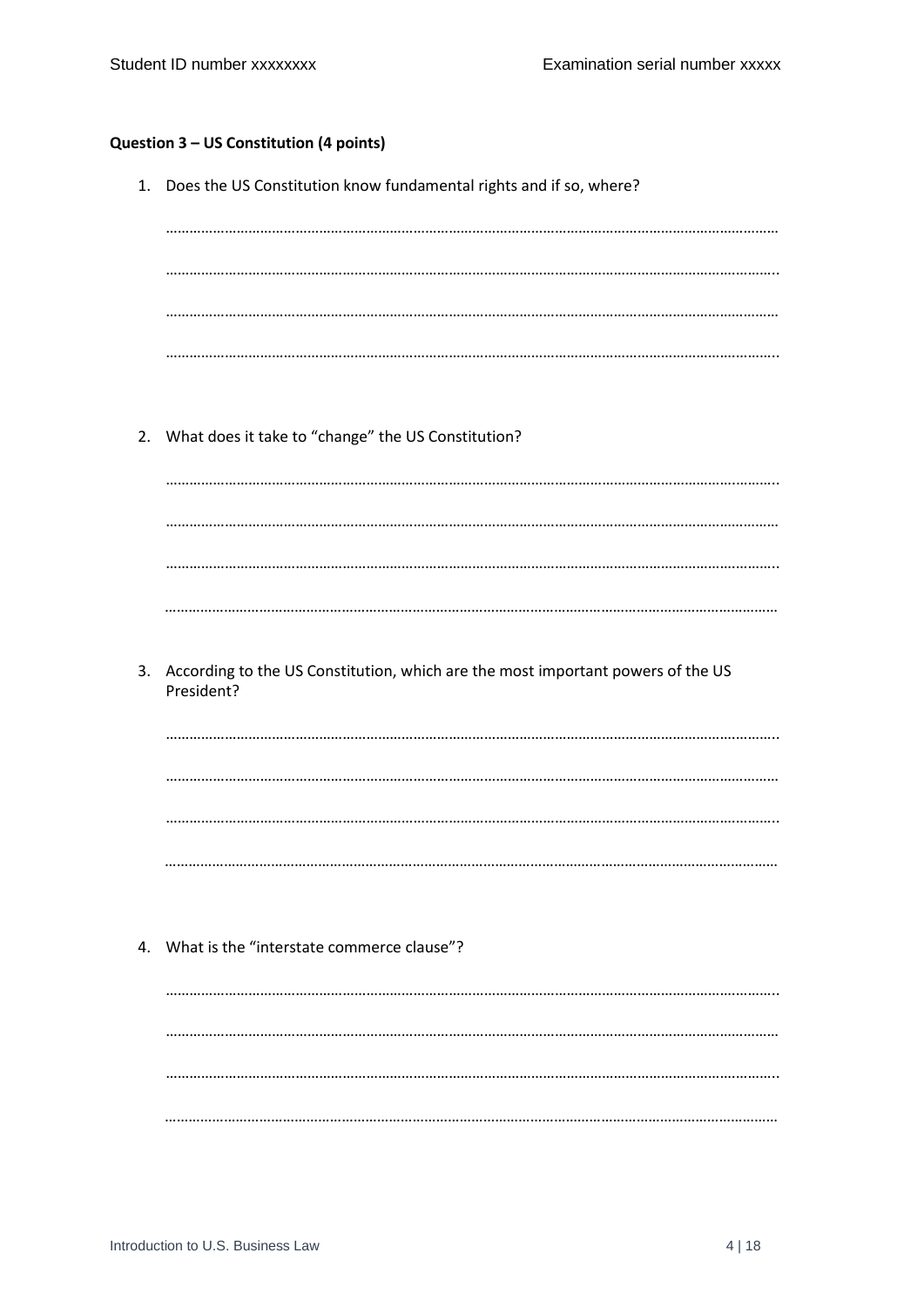#### **Question 4 – Jurisdiction (2 points)**

Please write down the two main areas of jurisdiction of US Federal Courts

……………………………………………………………………………………………………………………………………………… ……………………………………………………………………………………………………………………………….…………….. ……………………………………………………………………………………………………………………………………………… ……………………………………………………………………………………………………………………………….……………..

#### **Question 5 – Civil procedure (2 points)**

Please write down the four stages of a civil procedure in US Federal Courts:

- 1. ……………………………………………..
- 2. ……………………………………………..
- 3. ……………………………………………..
- 4. ……………………………………………..

### **Question 6 – Discovery (2 points)**

Please explain what in a US civil procedure "discovery" is all about.

……………………………………………………………………………………………………………………………………………… ……………………………………………………………………………………………………………………………….…………….. ……………………………………………………………………………………………………………………………………………… ……………………………………………………………………………………………………………………………….……………..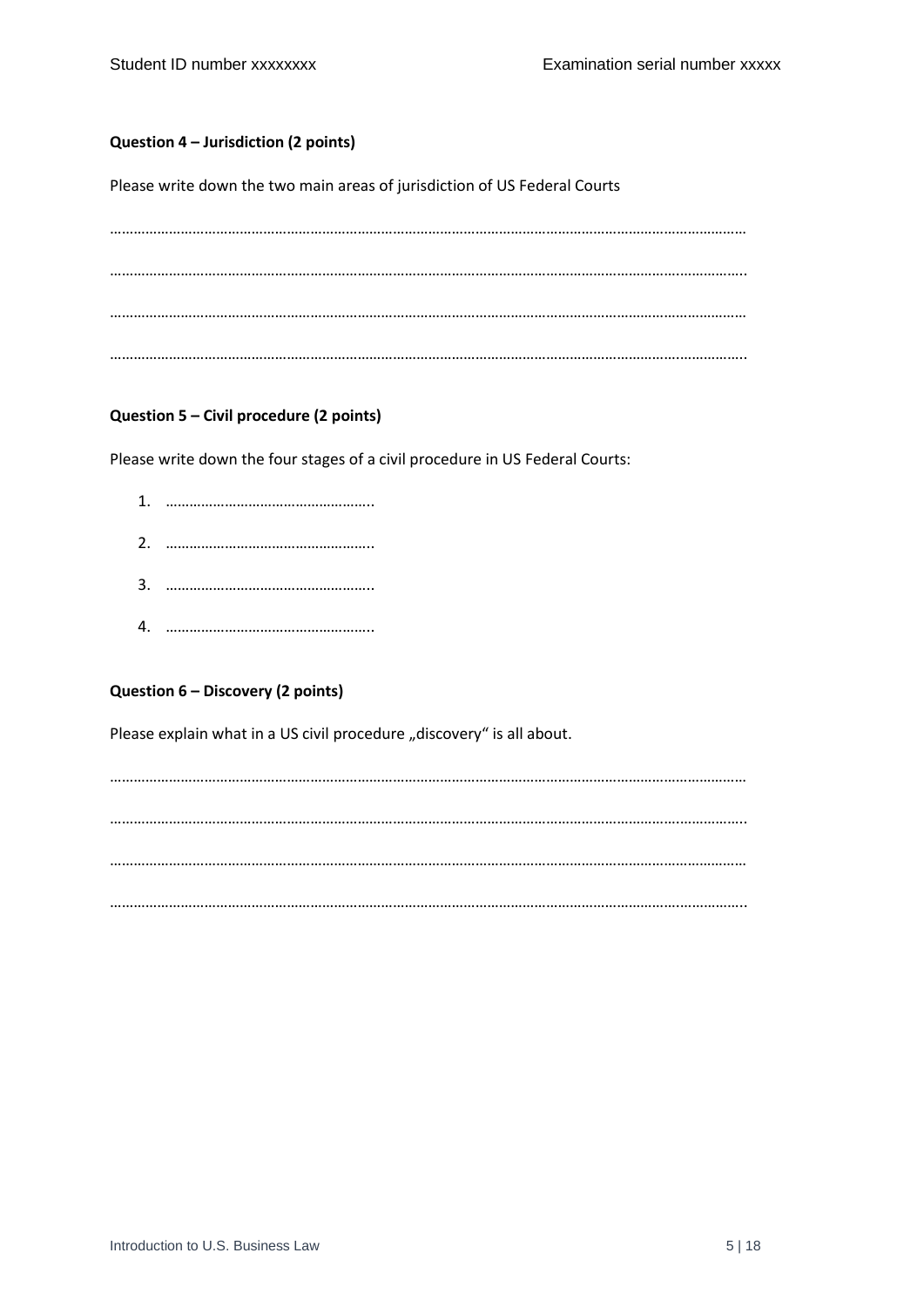# Question 7 - Delaware (4 points)

| 1. What is the so-called "Delaware effect"?                   |
|---------------------------------------------------------------|
|                                                               |
|                                                               |
|                                                               |
|                                                               |
| 2. Why are so many companies registered in Delaware?          |
|                                                               |
|                                                               |
|                                                               |
|                                                               |
| 3. Which courts are the best qualified for company law cases? |
|                                                               |
|                                                               |
|                                                               |
|                                                               |
|                                                               |
| 4. What is the "internal affairs doctrine"?                   |
|                                                               |
|                                                               |
|                                                               |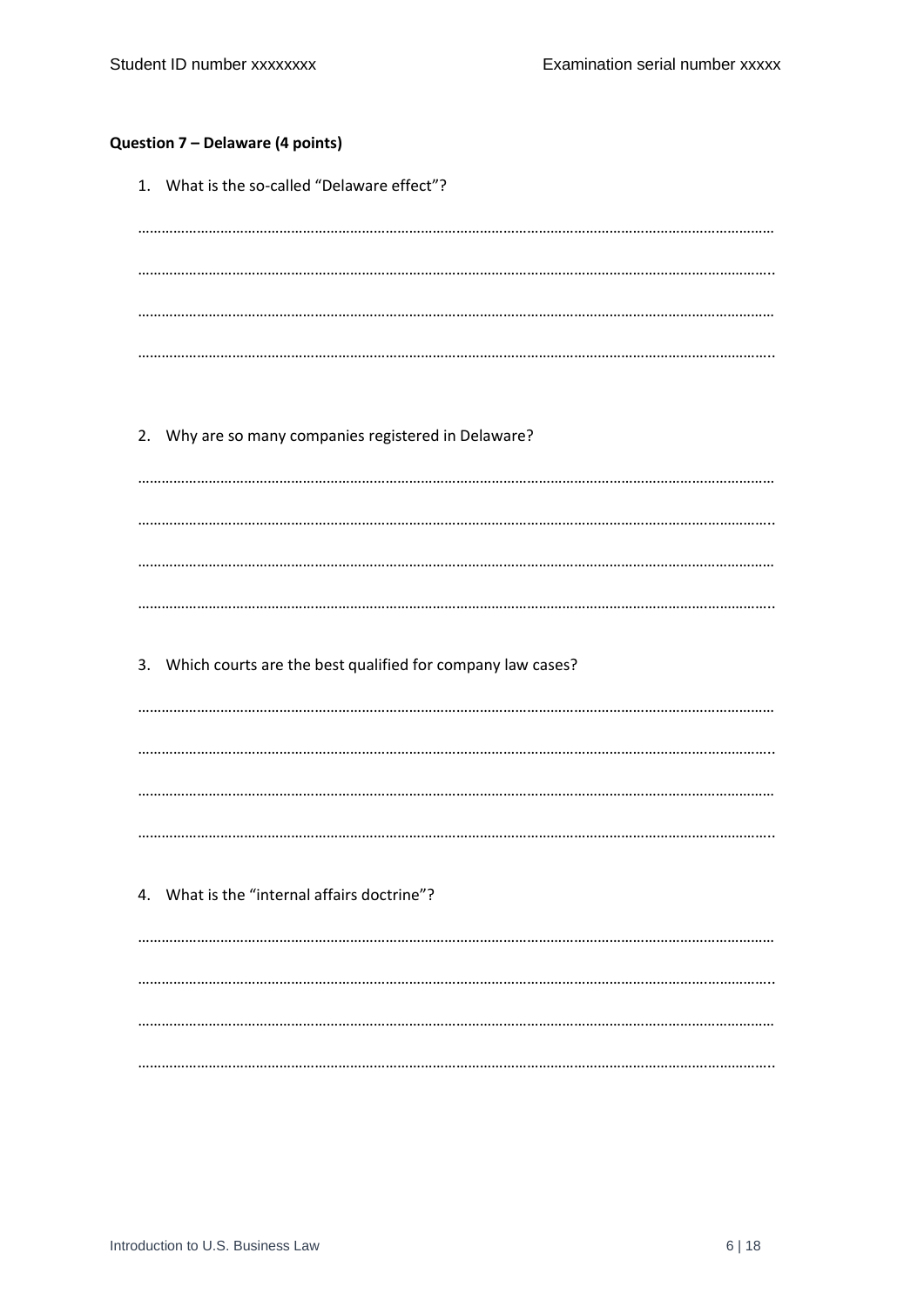# Question 8 - Business Judgement Rule (4 points)

|    | 1. Please explain the so-called "Business Judgement Rule".                                                    |
|----|---------------------------------------------------------------------------------------------------------------|
|    |                                                                                                               |
|    |                                                                                                               |
|    |                                                                                                               |
| 2. | Is this a US specialty or also (more or less) used in other countries like for example<br>Switzerland?        |
|    |                                                                                                               |
|    |                                                                                                               |
|    |                                                                                                               |
|    | 3. Give one example                                                                                           |
|    |                                                                                                               |
|    |                                                                                                               |
|    |                                                                                                               |
|    | 4. What do board of companies have to make sure under the "Business Judgement Rule"<br>when taking decisions? |
|    |                                                                                                               |
|    |                                                                                                               |
|    |                                                                                                               |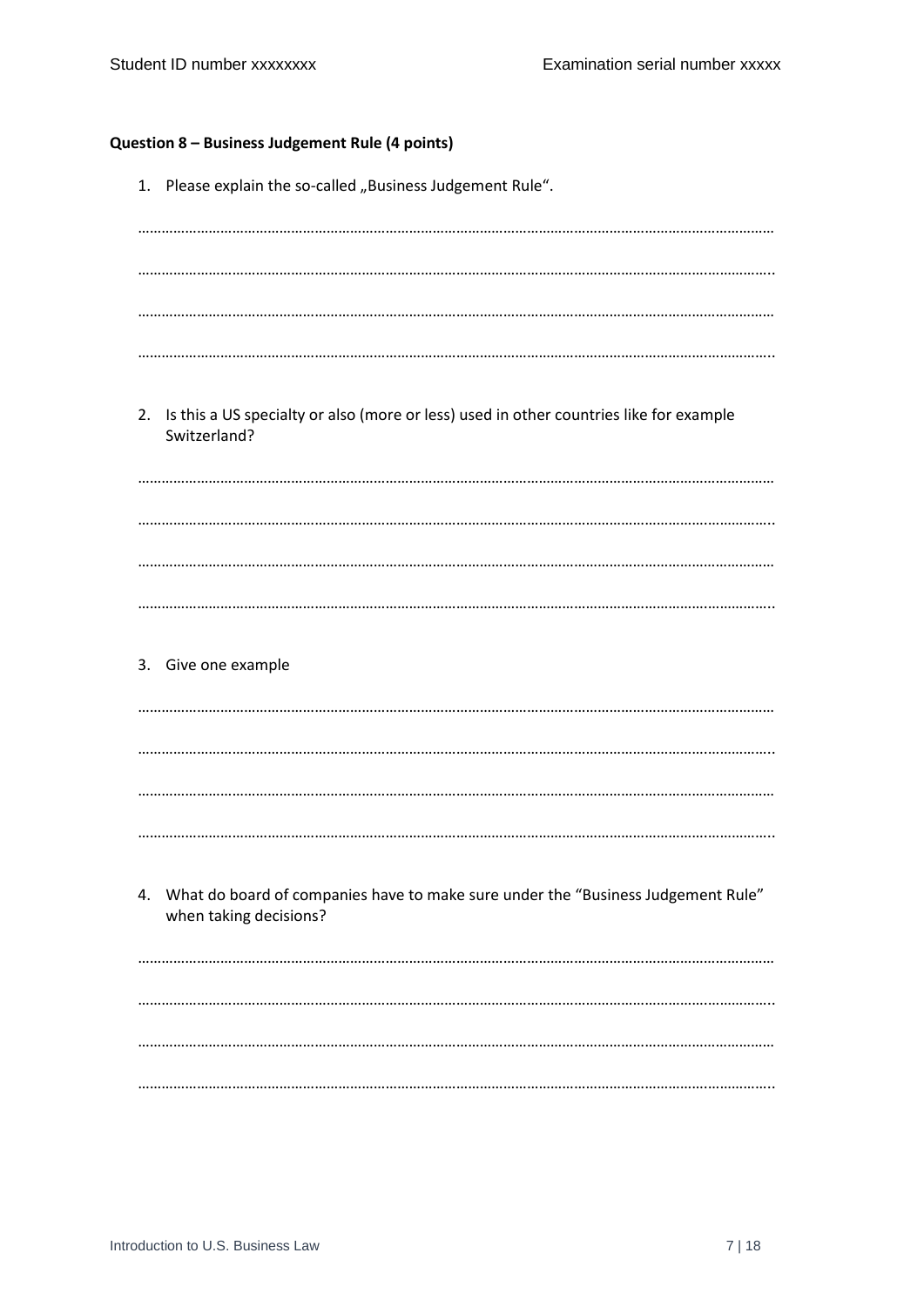#### Question 9 - Civil procedure (2 points)

Give four specialties of the US civil procedure?

### Question 10 - Class action (4 points)

|    | 1. What are class actions?                                             |
|----|------------------------------------------------------------------------|
|    |                                                                        |
|    |                                                                        |
|    |                                                                        |
|    |                                                                        |
| 2. | What is the problem with class actions in the USA?                     |
|    |                                                                        |
|    |                                                                        |
|    |                                                                        |
|    |                                                                        |
| 3. | Should Europe/Switzerland also introduce class actions (give reasons)? |
|    |                                                                        |
|    |                                                                        |
|    |                                                                        |
|    |                                                                        |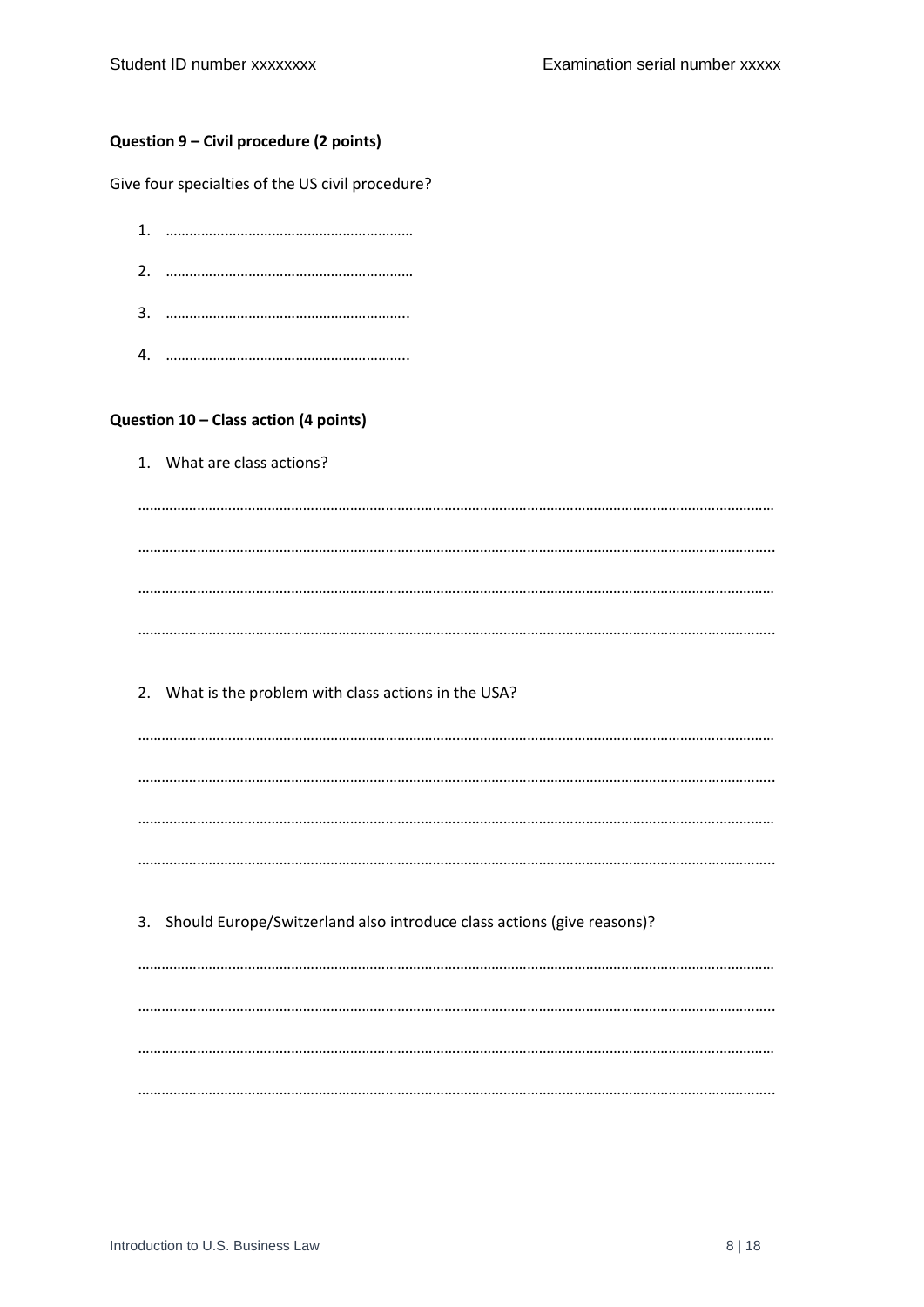4. What are class action attorneys often accused for in the US? Question 11 - Bar exam (4 points) 1. Who regulates bar exams in the USA? 2. Can an attorney admitted in NY also practice in Florida? 3. How long does the minimum internship last a future attorney in NY has to spend in a law firm in order to take the bar exam?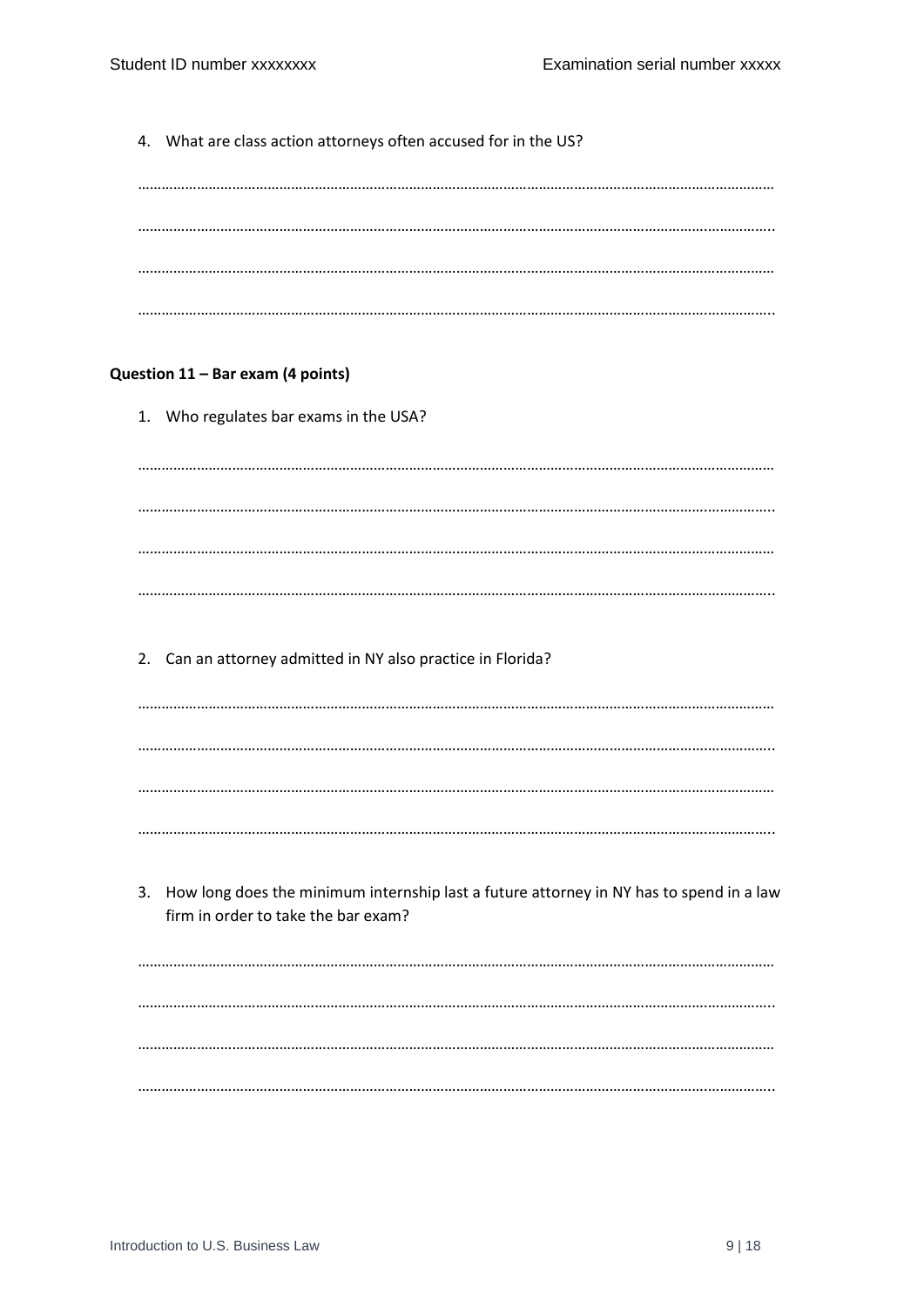4. How do most candidates prepare for the bar exam? Question 12 - Consideration (4 points) 1. What is consideration? 2. In which contracts is consideration most important? 3. Under civil law do we have something equivalent to consideration?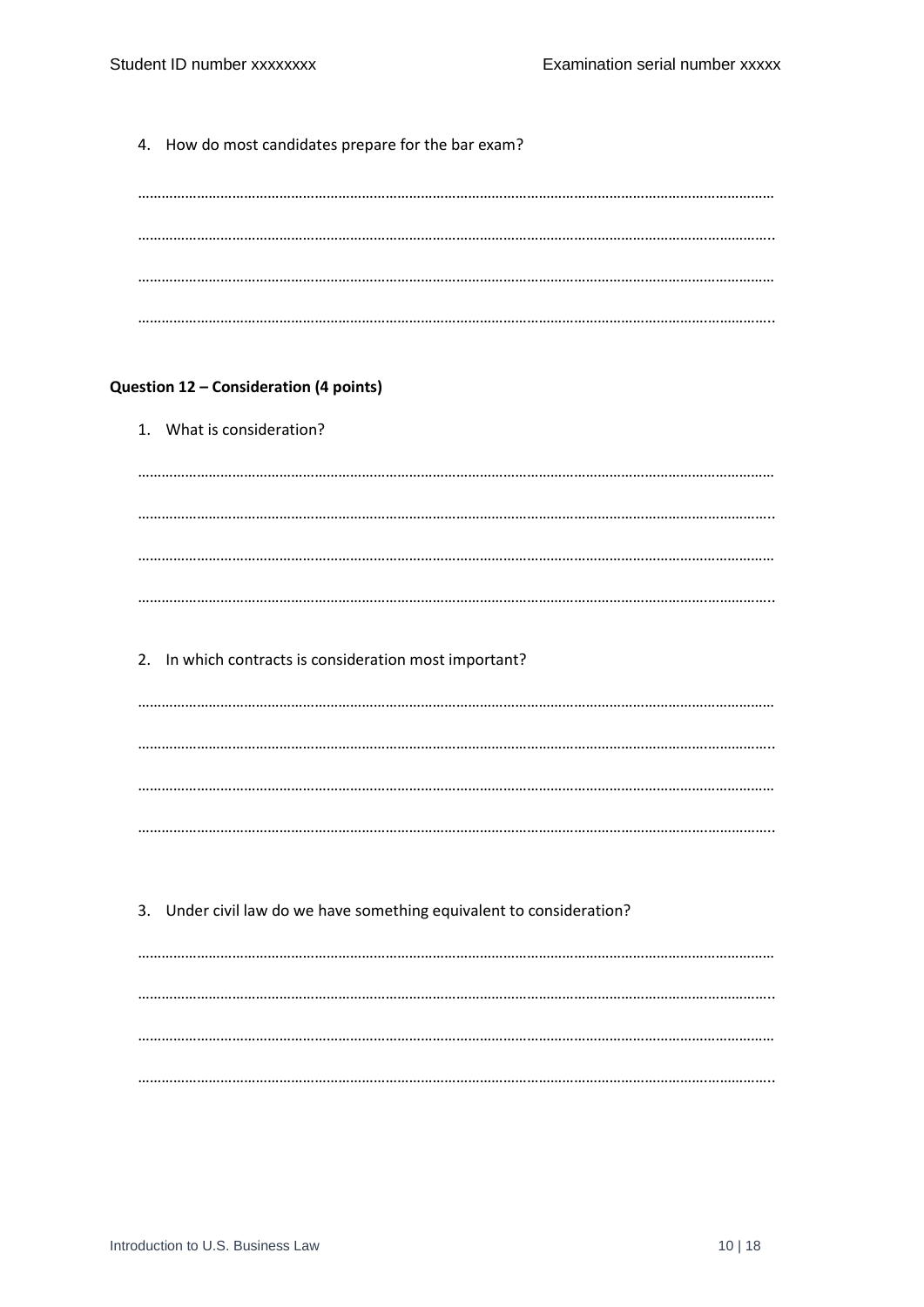4. Does consideration have to be of equivalent value? Question 13 - Judges (4 points) 1. Please give the most important reason why many people say the US federal judges are the most independent judges maybe in the world. 2. What is needed to appoint a federal judge? 3. What is the most important risk most of the state court judges do face when they are up for reelection?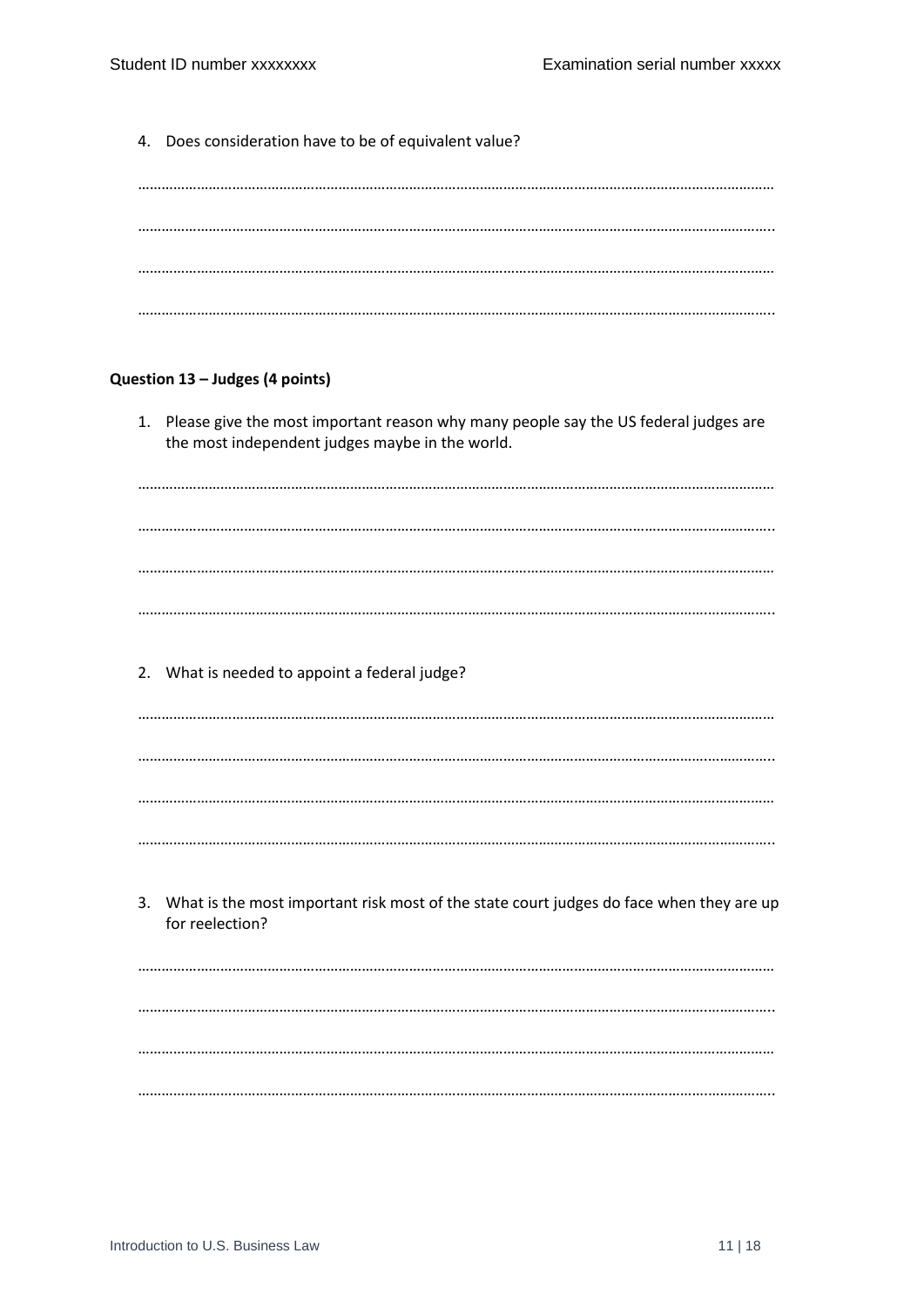4. What is the procedural difference in becoming a first instance federal judge and a US Supreme Court justice? Question 14 - Tort law (4 points) 1. What is tort? 2. Which three elements have to be established in a tort case? 3. Give an example for intentional tort?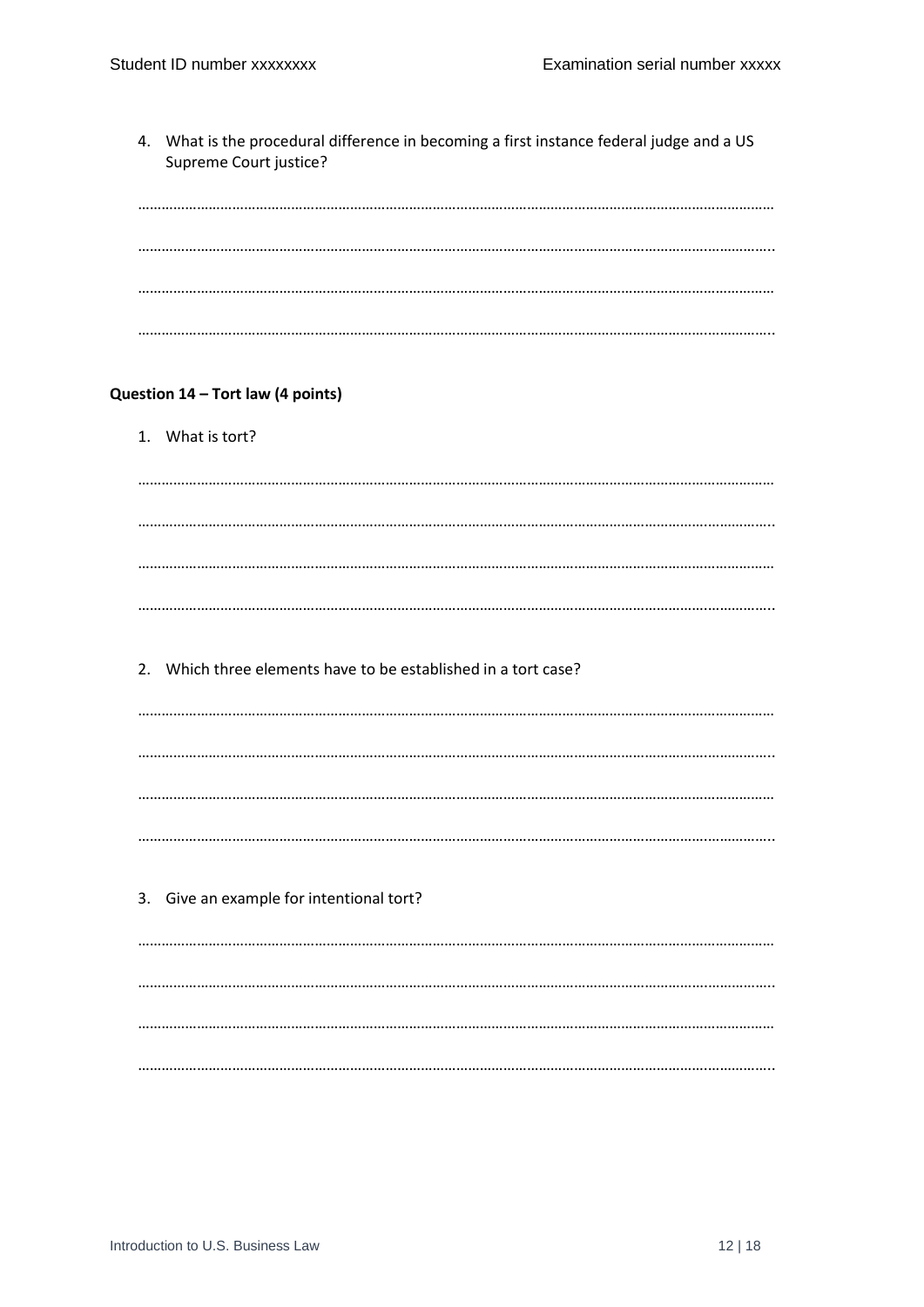|  | 4. Give an example for strict liability?     |
|--|----------------------------------------------|
|  |                                              |
|  |                                              |
|  |                                              |
|  |                                              |
|  | Question 15 - Antitrust (4 points)           |
|  | 1. What is the goal of US antitrust law?     |
|  |                                              |
|  |                                              |
|  |                                              |
|  |                                              |
|  | 2. What does Sherman Act Section 1 regulate? |
|  |                                              |
|  |                                              |
|  |                                              |
|  |                                              |
|  | 3. What does Sherman Act Section 2 regulate? |
|  |                                              |
|  |                                              |
|  |                                              |
|  |                                              |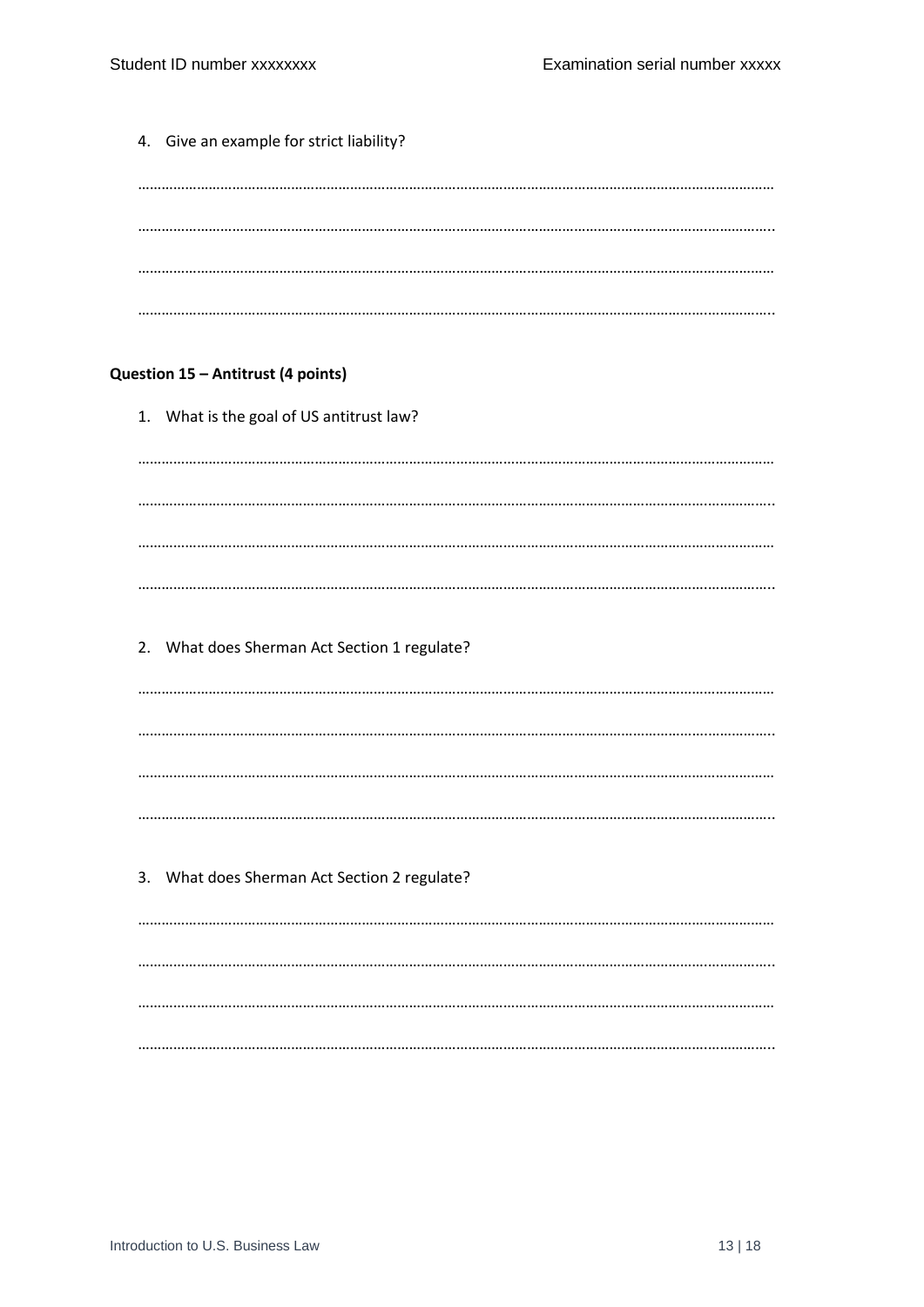4. What is the most important provision of the Clayton Act? Question 16 - Antitrust (4 points) 1. Why did the US Supreme Court establish the so-called "rule of reason"? 2. What does it mean? 3. Which are the three most important elements of US antitrust law?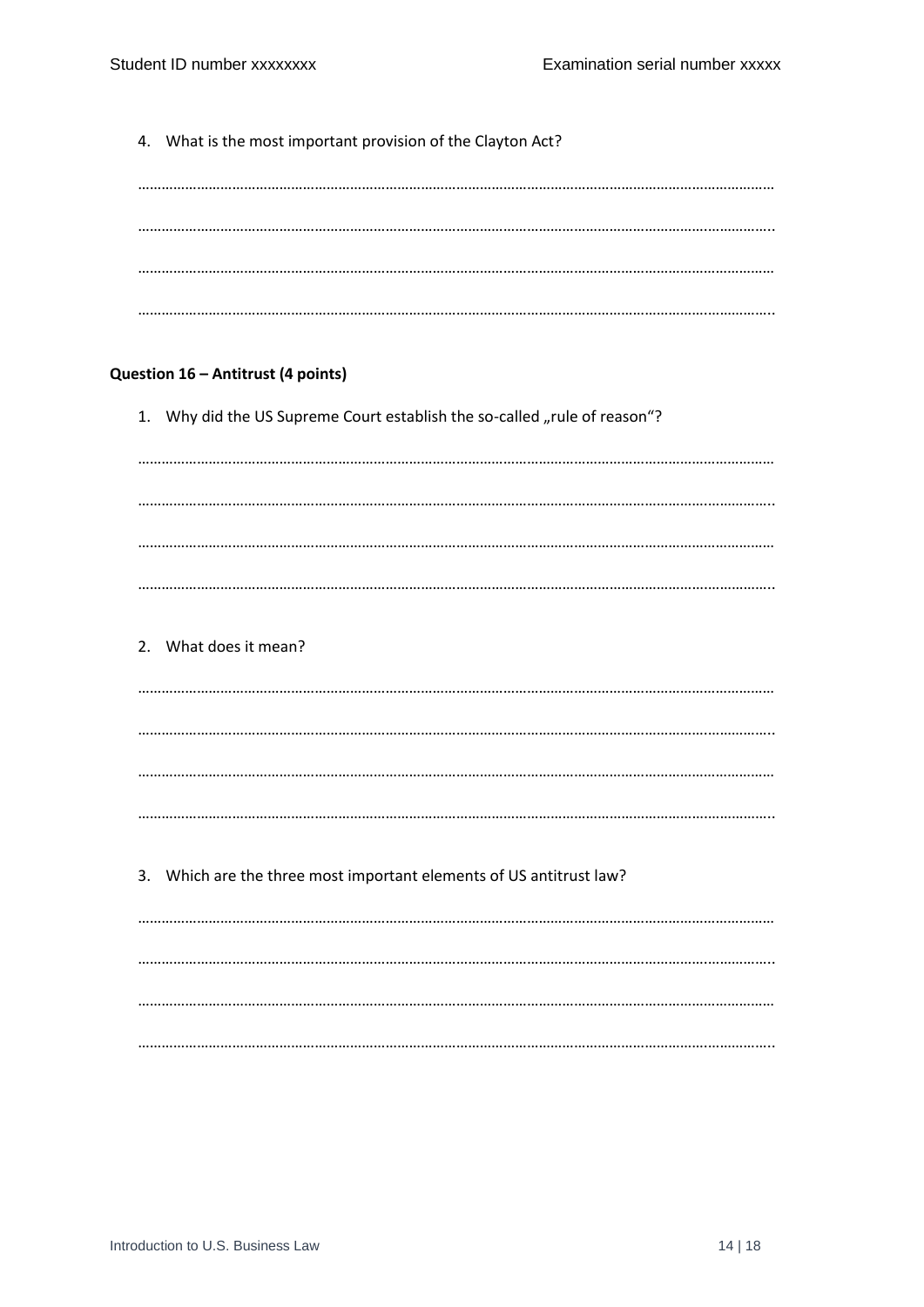4. Who does enforce US antitrust laws? Question 17 - Impeachment (4 points) 1. For what kind of offences can a US President be impeached? 2. What is the procedure? 3. What were the reasons President Trump got impeached the first time?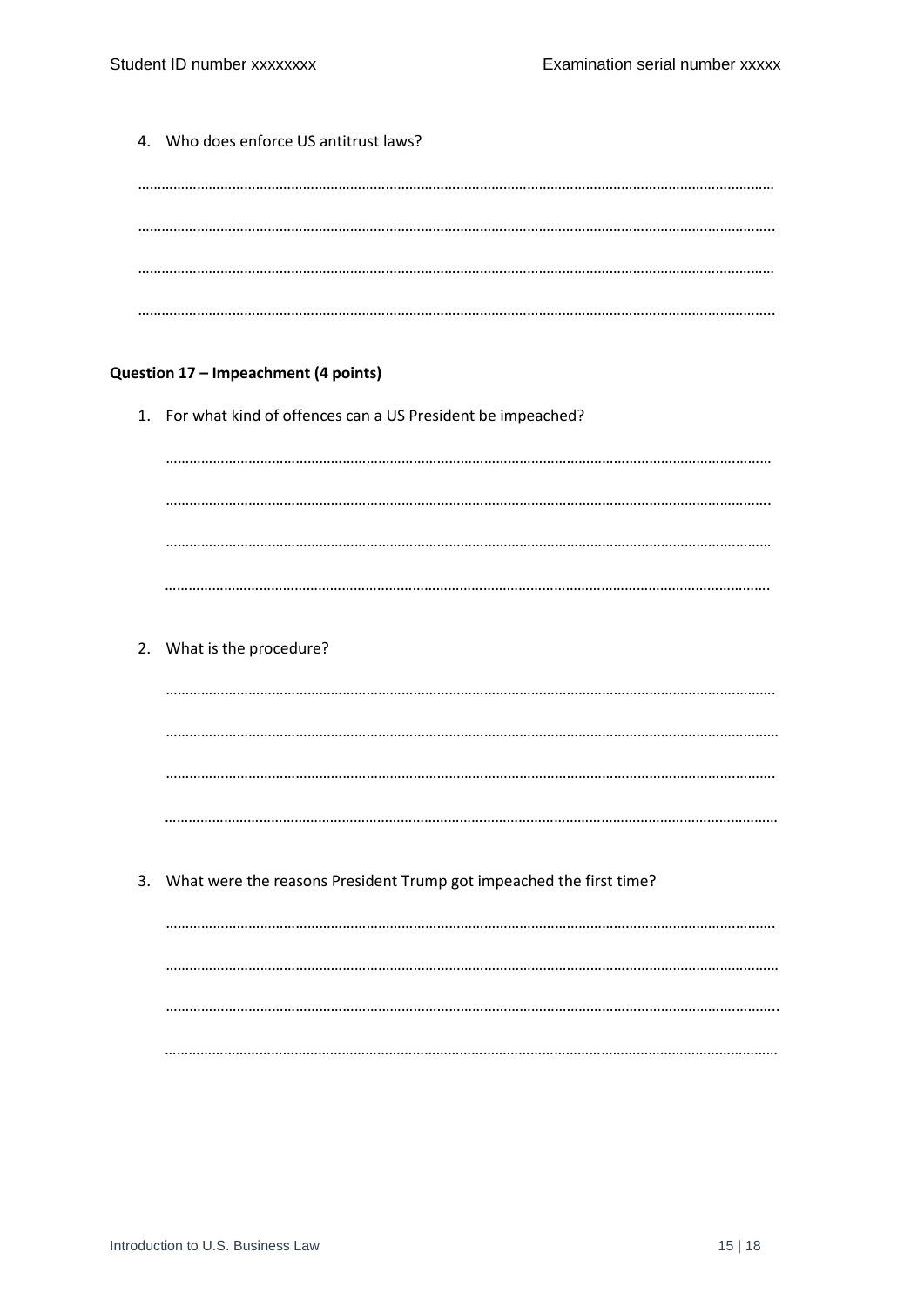4. What were the reasons President Trump got impeached the second time?

#### **Question 18 – Delaware (2 points)**

Provide the four steps which are necessary to create (register) a corporation in Delaware.

| 1. |  |
|----|--|
| 2. |  |
| 3. |  |
|    |  |

#### **Question 19 – UCC (4 points)**

1. What is UCC?

……………………………………………………………………………………………………………………………………………… ……………………………………………………………………………………………………………………………….…………….. ……………………………………………………………………………………………………………………………………………… ……………………………………………………………………………………………………………………………….……………..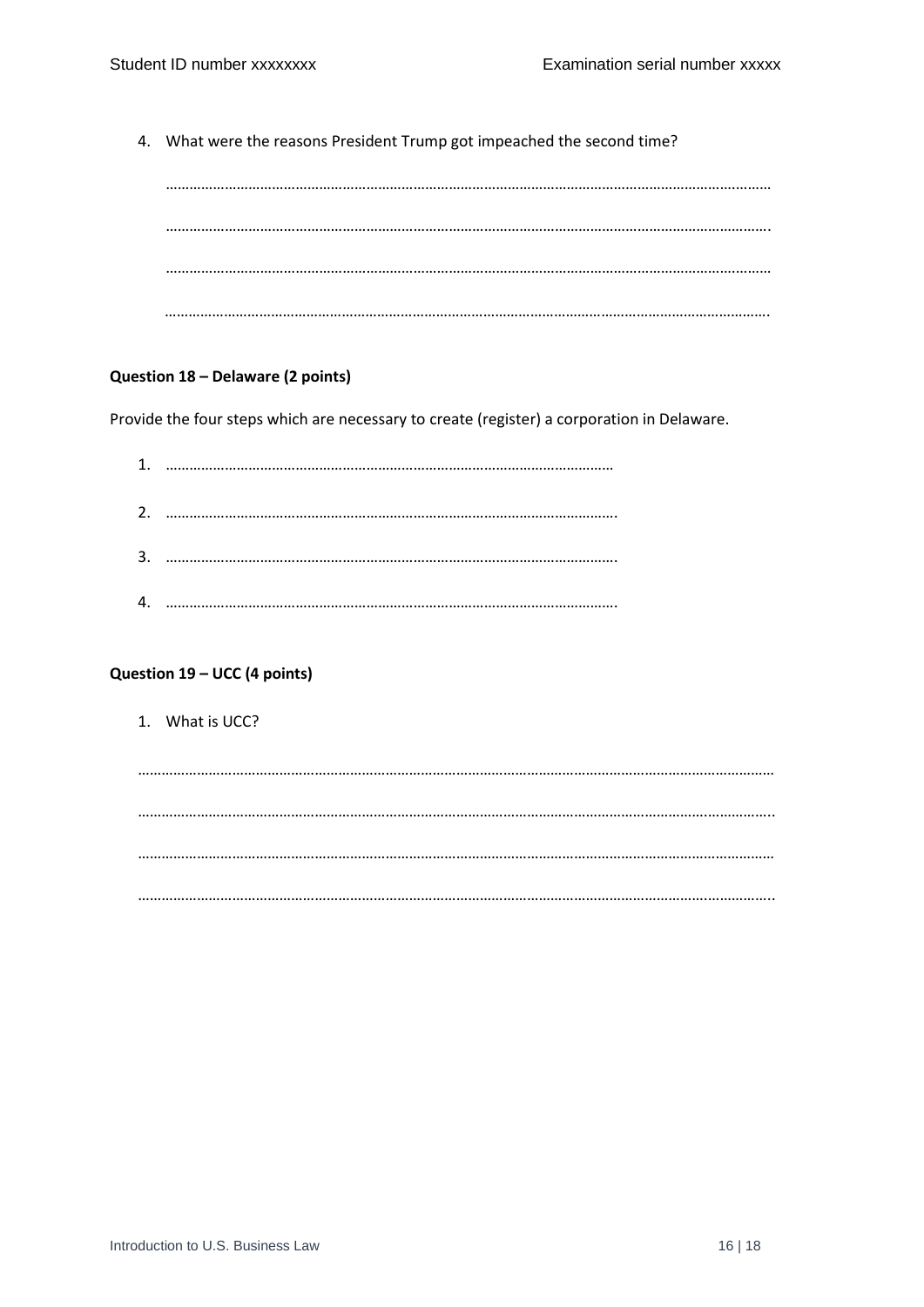2. Can one sue somebody else directly based on UCC? 3. Why was the UCC enacted? 4. Who did enact the UCC? Question 20 - Switzerland - USA (4 points) 1. Do Switzerland and the USA have a free trade agreement?